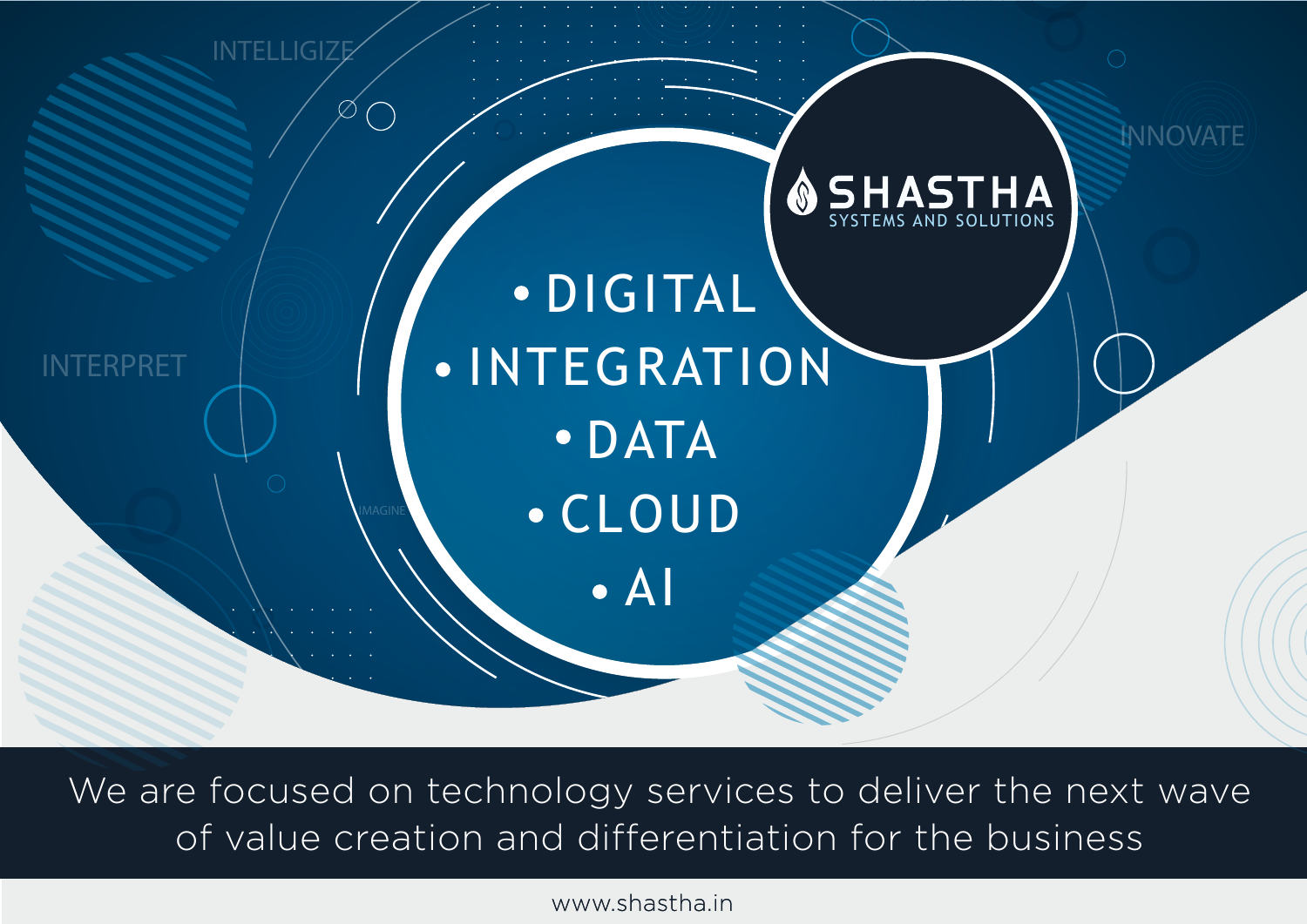

# INTRODUCTION

SHASTHA AT A GLANCE

OUR TEAM AND EXPERIENCE

**EXTERCHOLOGY AND SERVICES** 

**EXTERNAL PRESENT** 

**CONNECT US** 

 $\bigcup_{\alpha\in\mathbb{N}}\mathbb{R}^d$ 

INTERPRET

SYSTEMS AND SOLUTIONS

www.shastha.in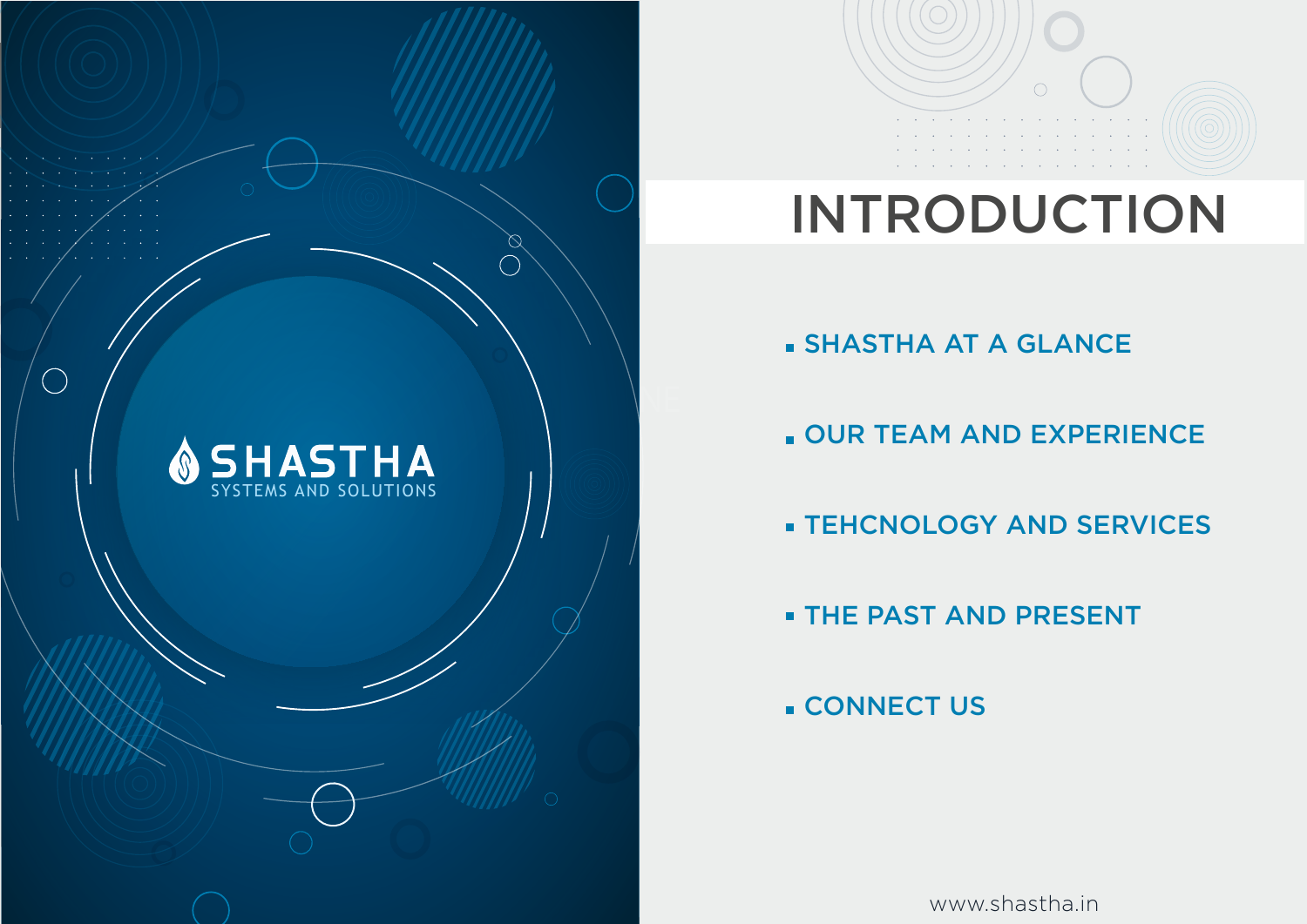# SYSTEMS AND SOLUTIONS SHASTHA at a Glance

A digital transformation technology services firm focused on technology consulting and development in the area of Digital, Integration, data ,micro services and cloud .

## FOUNDATION

- Founded in January 2012
- ◆ Incorporated as Private Limited Company under MCA-India in April 2013
- ◆ Identification Number(CIN):

U72200KA2013PTC068764

- Web : www.shastha.in
- ◆ Development Centers :
	- Bengaluru and Thiruvananthapuram

# PRACTICE **DOMAINS**

- Cloud & Integration EAI & EDI & MCI
- ◆ API & Data -API Management , Service Mesh, Big & Fast Data
- Legacy Modernization & Transformation
- ◆ Digital Web & Mobile Apps

#### DOMAINS

- Digital Banking
	- Open Banking
	- Digital Transformation
	- Legacy Modernization
- ◆ Digital Commerce
	- Retail -Data & Analytics
	- Cloud & App ,Data Integration
	- Cloud –Native Developments
	- SKARTIO SaaS Platform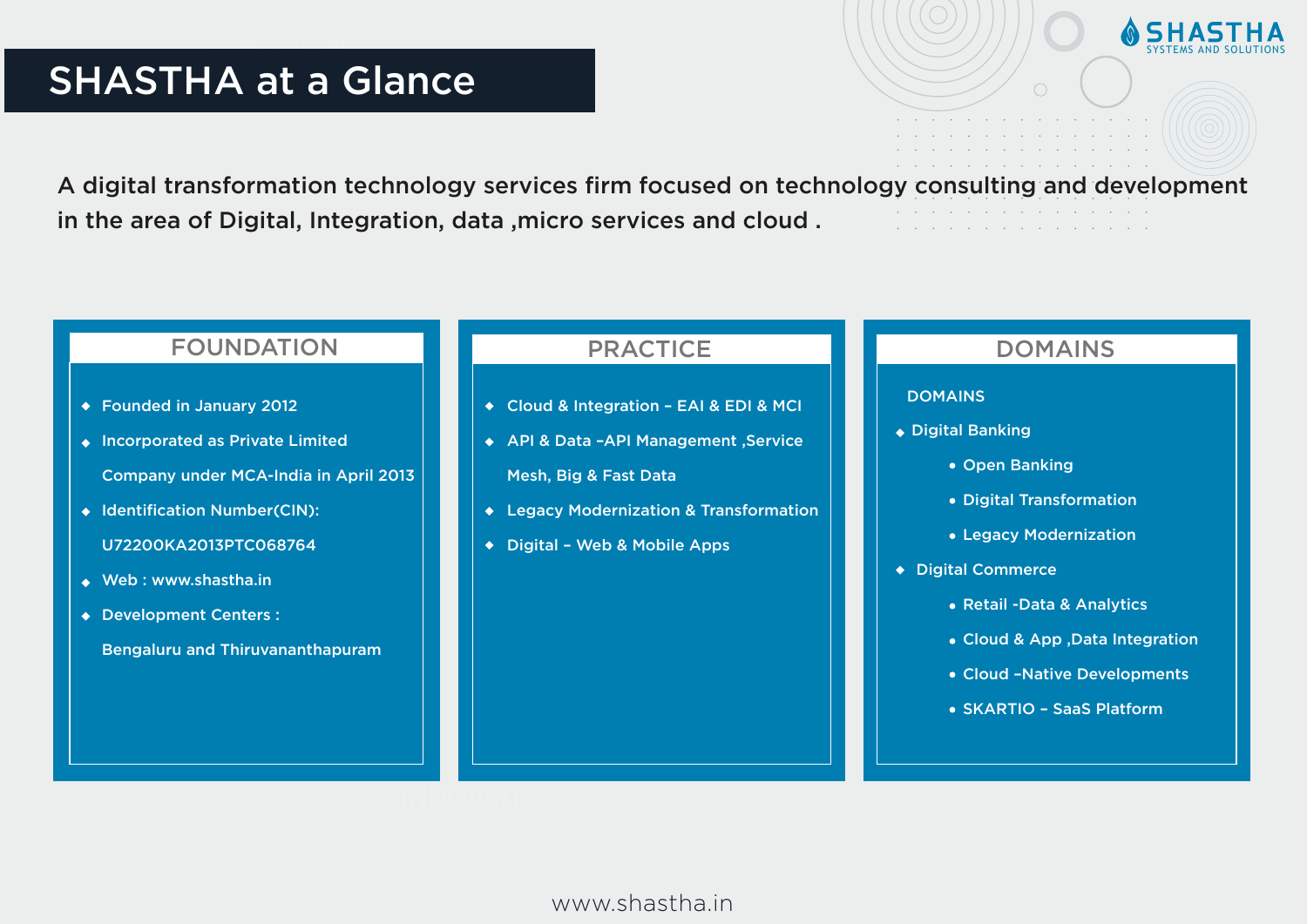# INTERNATIONAL SYSTEMS AND SOLUTIONS Our Team & Experience

#### GOPINATHAN MUNNAPPY : President

Having 23years of IT experience and 17+ years of experience in Banking, prior to SHASTHA he was the technology head/VP for Indus land Bank India -IT division .Executed various digital ransformation projects as part of his journey. He is technology evangelist who focus more on Open source, Data Engineering & Analytics domains and micro integrators.

#### AJITH S : Director – Architecture Advisory & Technology Consulting

Having 21+years of IT experience ,12+ years of experience in Banking & Financial Services He has been executing various projects as part of his journey. He is technology evangelist who focus more on enterprise Integration , API Management & Micro service areas.

#### SANDEEP NAIR: Director – Cloud & Digital

Having 20+years of IT experience ,12+ years of experience in Banking & Financial Services .He focuses on both invest banking and retail banking areas . He expertise on Microsoft & Azure eco-system currently.

#### SUDHEERAN MOHANAN: Director – Solutions & Programs

Having 17+years of IT experience ,12+ years of experience in Banking & Insurance sector prior to SHASTHA he was associated with IBM.Executed various digital transformation projects as part of his journey. He is technology evangelist who focus more on enterprise Integration , API Management & Micro service areas.

# EXPERIENCE

Team of TOGAF Certified enterprise architects, having 80+ years of collective experience. BIAN consultants with 15+ years of experience in BFSI-IT domains. Experts in technology domains such as Microservices,Legacy Modernization, APIM&IAM to enable Open banking for any scale. Knowledge on various banking systems including compliance and regulatory areas. Strong team of technologists-developers & engineers- to deliver the any size of projects/POT/POCs Serving tier1 & tier 2 ,IT & Business clients since 2013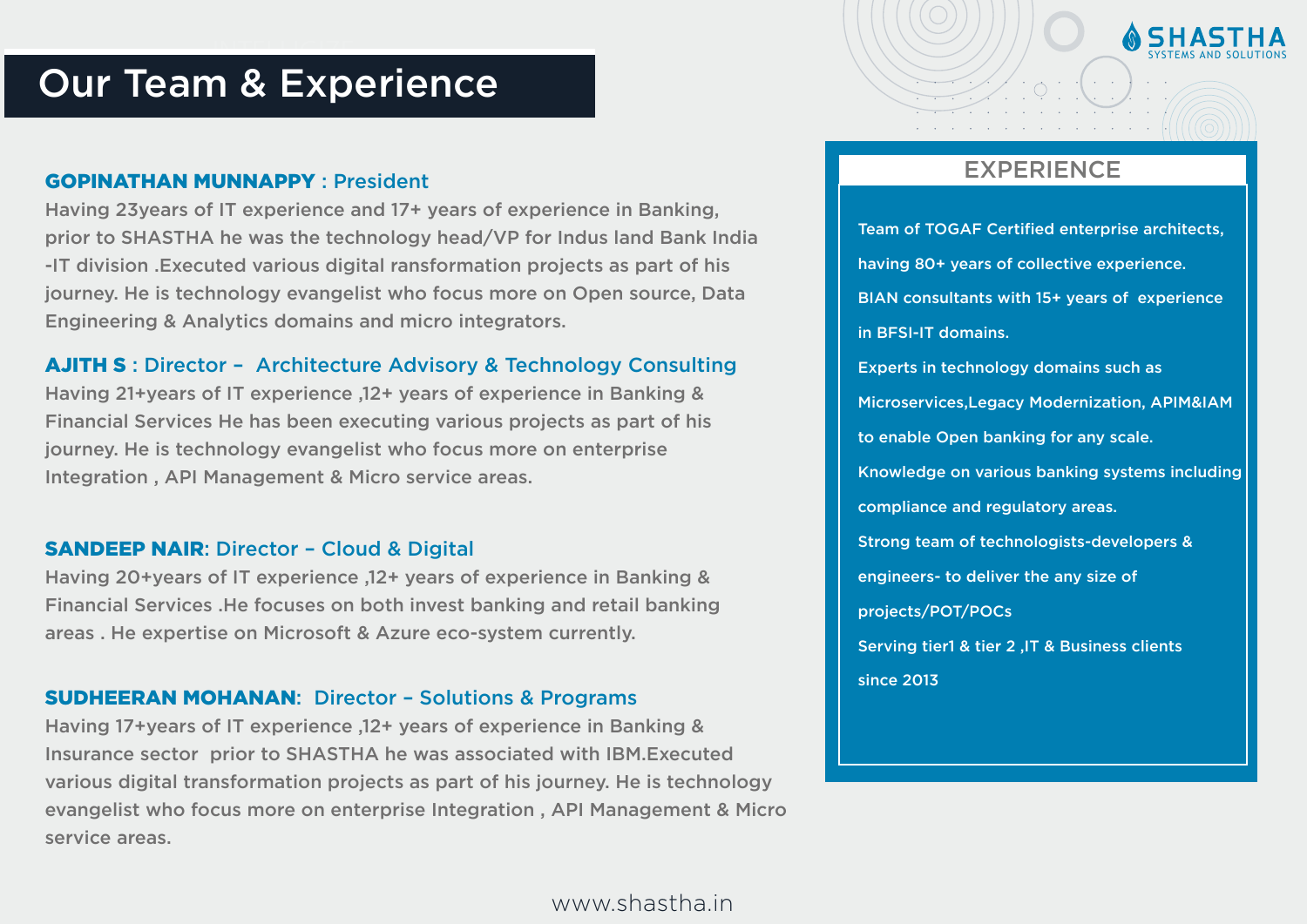



# CLOUD

AWS

Azure

Digital Ocean

Redshift Cloud Suite

# **DATA**

Confluent Kafka Streaming Platform Azure Data Stack AWS Data Stack Apache Pulsar Streaming Cloudera Stack

# INTEGRATION **DIGITAL**

IBM Integration Bus/ ACE

IBM BPM

WSO2 ( Certified Integration Partner)

Confluent Kafka(Certified Partner)

Apache – Airflow

Spring Cloud Data Flow

Camunda BPM

Temporal/Cadence

and a strategic control of the state of

MEAN/MERN Web Development

Flutter-Mobile Development

Golang/Python/NodeJS

Elastic Search(ELK)

Legacy Modernization – IBM AS40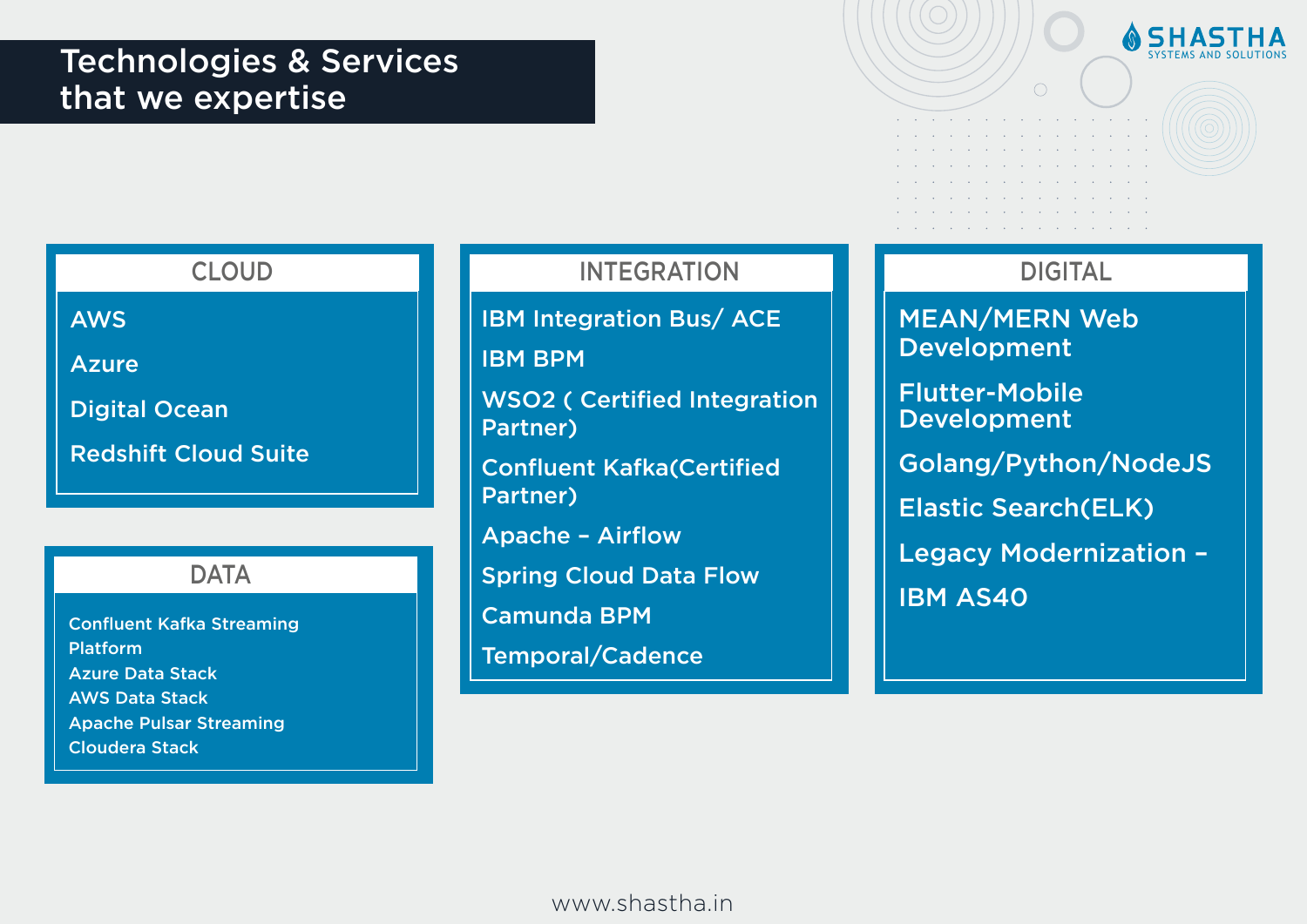# Technologies & Services **Example 2018** Systems and Solutions that we expertise



**MAA - Managed Architecture** & Advisory

Architecture Advisory

Technology Consulting

Pre-Sales Consulting

POCs/POTs

Due Diligence

Architecture Evaluation

Capability Enablement Program( CoE) Digital Maturity Assessment

■ MSD - Manage Solution Development Solution Design & Development System Integrator |Innovation Accelerator Capability Enablement Program(B.O.T)

- **E** MSA Managed Staff Augmentation Mentoring & Deploying Corporate Training Workforce Support On-Demand Support
- **NPS Managed Project Services** Technology Orchestrator Service Project based Teaming Out tasking model Best shore/Co-Development Services Project Subcontracts Managed services

#### PROGRAMS

Solution Consulting Program Practice Enablement Program Architecture Advisory Program Pre-sales Support Program

www.shastha.in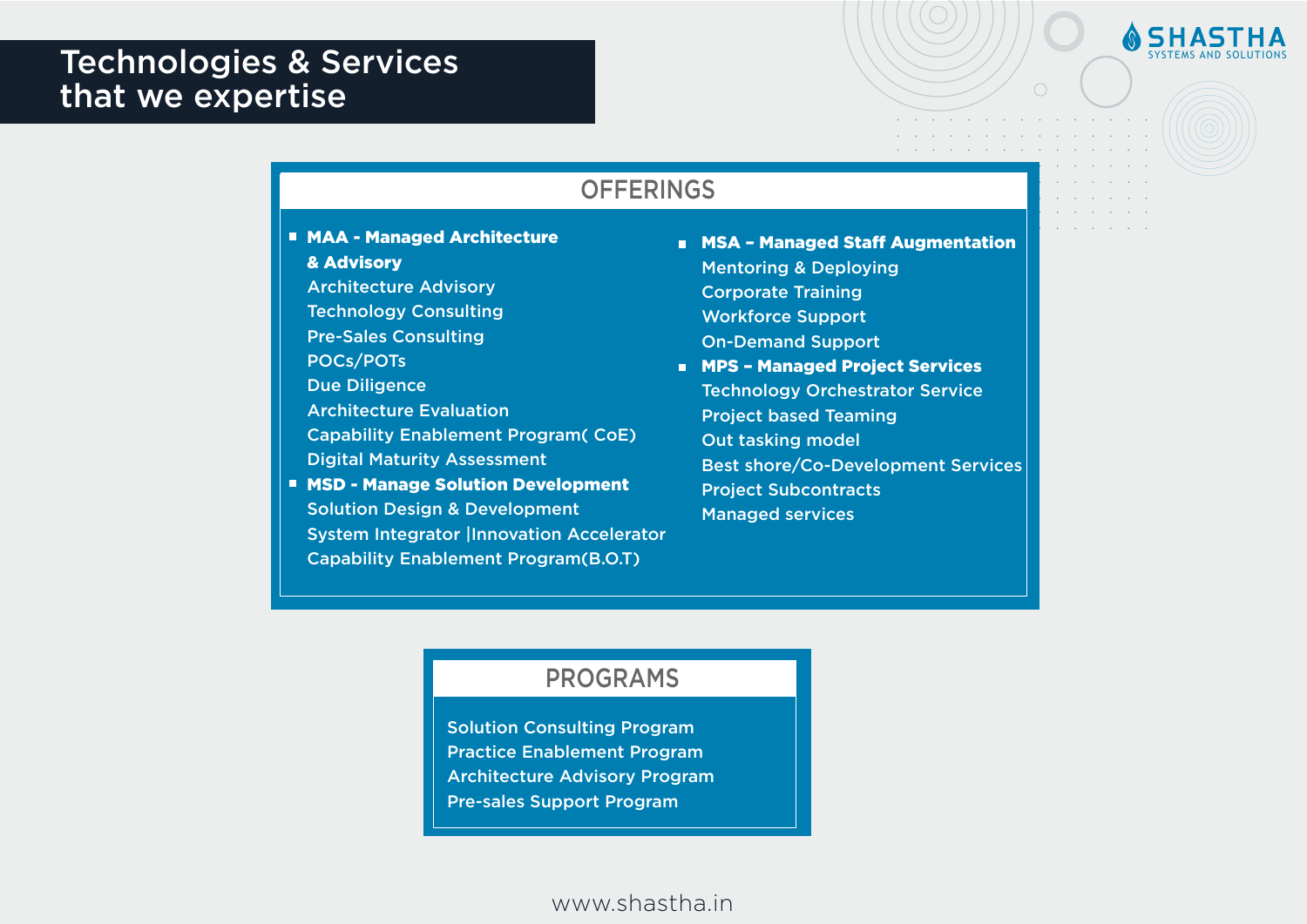# The past & present



Serving Tier 1 & Tier 2 IT service providers in India since 2012.Helping them in Consulting ,Architecture& Solutions development , Implementation and support areas.

System Integration Partnerships :We work with leading IT firms on Consulting and Implementation areas, with niche & emerging technology capabilities for their clients through different service delivery models such as MAA,MPS & MSD,MSA

We are focused few technology domains- Integration, Digital, Data & Cloud and two industry verticals mainly-Digital Banking & Digital Commerce.

Developing a SaaS based platform for Digital Commerce

We have got team of 37+ which includes architects and developer, agile practitioners.

# PROJECTS COMPLETED AND CO-DELIVERED AS SI,Staffing PARTNER



# PARTNERS AND ALLIANCES